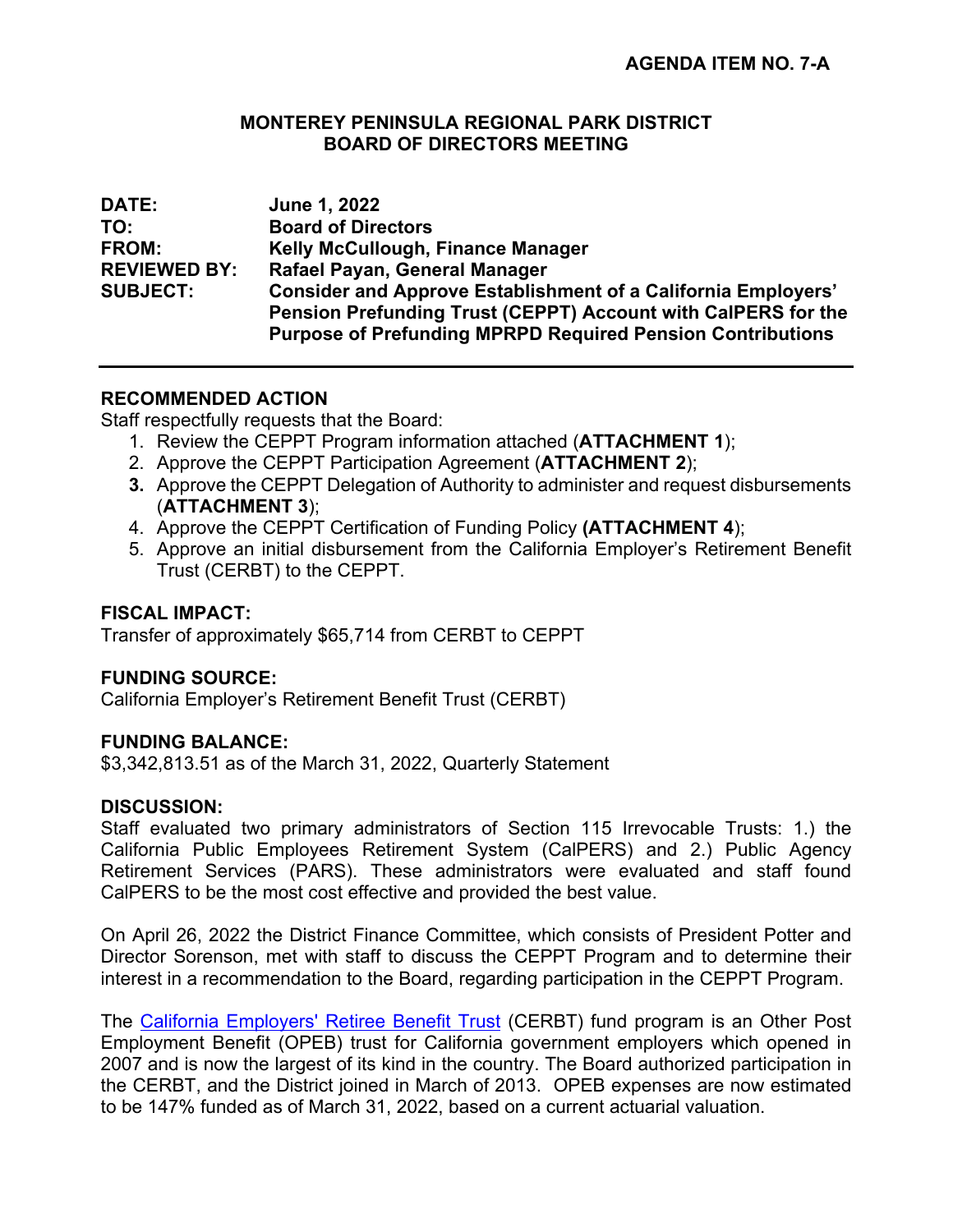Similarly, the [California Employers' Pension Prefunding Trust](https://nam03.safelinks.protection.outlook.com/?url=https%3A%2F%2Fwww.calpers.ca.gov%2Fpage%2Femployers%2Fbenefit-programs%2Fceppt&data=01%7C01%7CJasper.Jacobs%40calpers.ca.gov%7C8f8e46e5a82448db09ca08d7dac4477a%7Cbeec1a79666c427b859c00febbe93470%7C0&sdata=NAuVXPO9DYrR0ohfsDp988pX%2FEmxGyQI3fQo0N0wXEQ%3D&reserved=0) (CEPPT) fund program is an employer pension contribution prefunding trust that allows state and local public agencies that participate in defined benefit public pension systems to voluntarily prefund employer contributions made to these systems.

The California Employers' Pension Prefunding Trust (CEPPT) Fund is a Section 115 trust fund dedicated to prefunding employer contributions to defined benefit pension systems for eligible California public agencies.

By joining this trust fund California public agencies can help finance pension contributions in part from investment earnings provided by CalPERS.

Prefunding allows you to enjoy the following benefits (**ATTACHMENT 1**):

- Generate investment income from employer-controlled contributions to pay for required pension contributions
- Reduce future employer cash flow requirements and budget dependency with investment income
- May help employers during lean financial times to offset pension cost

Employers pay the actual cost of trust operation. CalPERS is a state agency and does not retain profit from trust operation. CEPPT staff establish a fee rate (basis point), currently .25 basis points, which is charged daily to the account of the participating employers to cover the costs of the CEPPT annual program budget approved by the CalPERS Board of Administration. The fee rate is likely to vary over time and may be higher or lower in the future.

Establishing the trust does not require any contributions now or in the future. However, since the District is currently over funded for future OPEB expenses in the CERBT, we could consider requesting a disbursement or transfer of this years allowed OPEB expenses and invest those disbursements in the CEPPT. This is one way of not getting our funds "locked" in the CERBT account.

The CEPPT offers two investment strategies (**ATTACHMENT 5**) for consideration and recommendation.

After discussion and consideration, the Finance Committee recommended establishing the CEPPT Program for the District and transferring the allowable OPEB disbursements from the CERBT to the CEPPT. Future transfers or deposits to the CEPPT would be determined on an annual basis by staff, based on the funding levels and investment performance of the CERBT and CEPPT.

### **RECOMMENDATION**:

Staff recomends that the Board:

1. Approve the CEPPT Participation Agreement (**ATTACHMENT 2**);